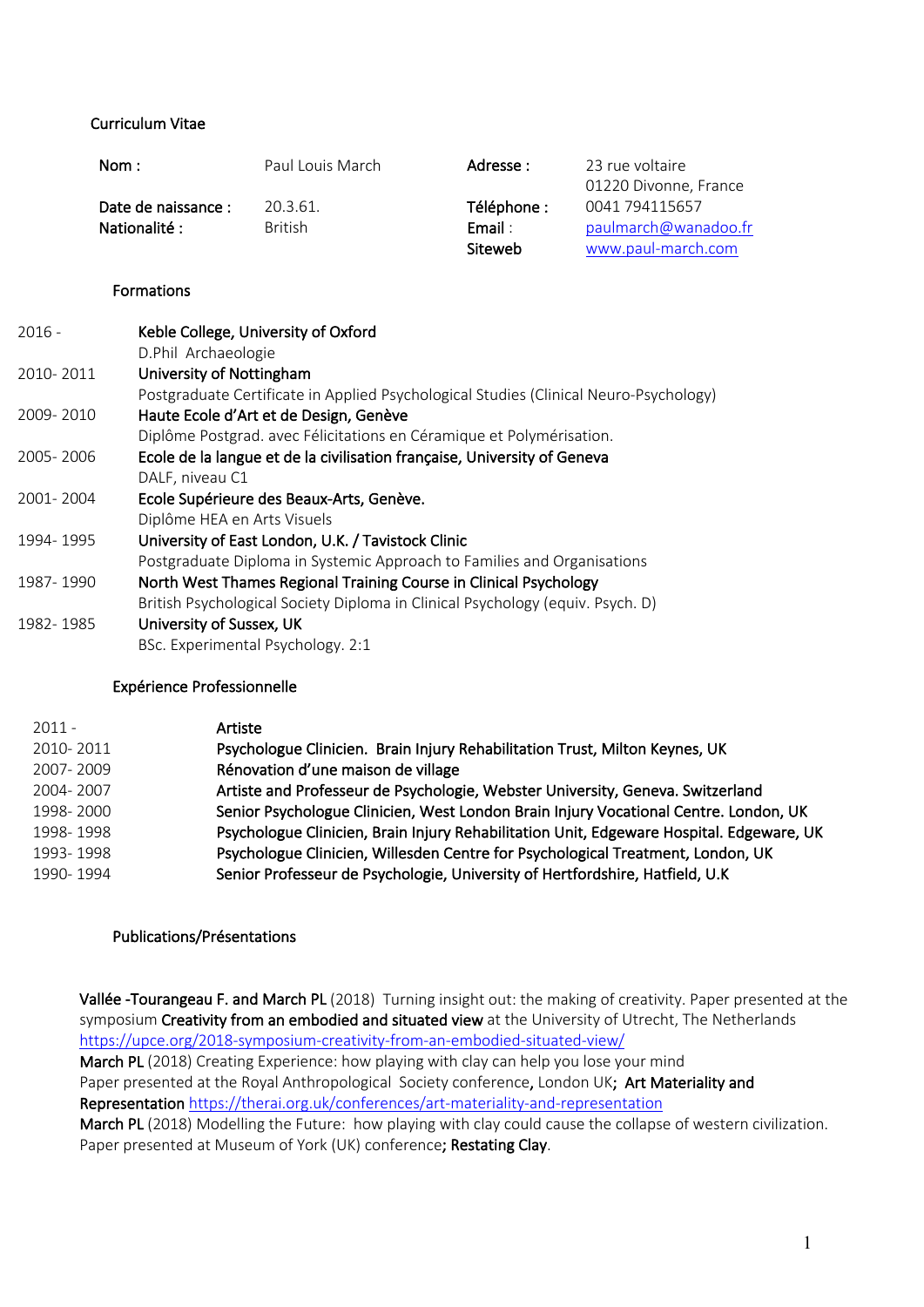## https://www.centreofceramicart.org.uk/wp-content/uploads/sites/6/2018/03/Restating-Clay-Conference-Full-Programme-FINAL.pdf

Vallée Tourangeau F. and March PL (2018) Insight Out: Creative Problem Solving beyond Folk Psychology. Paper presented at University of Webster (Geneva) conference Creativity Week

http://wcci.webster.ch/events/creativity\_week/

March PL (2017) Playing with clay and the uncertainty of agency. A Material Engagement Perspective.

# Phenomenology and the Cognitive Sciences.

https://doi.org/10.1007/s11097-017-9552-9

March PL (2015) Who's Zoomin' Who? The Agency of Clay. Talk given at The Centre for Human Activity Annual Symposium (University of Southern Denmark, Odense, Denmark)

March PL & Doherty C (1999) Dying and Bereavement. In Psychology and Social Care. Eds. Messer D. & Jones F. Jessica Kingsley, London & Philadelphia.

March PL (1997) In two minds about Cognitive-Behavioural Therapy: Talking to patients about why they do not do their homework. British Journal of Psychotherapy 13, 4, 461-472.

March PL & McPherson, A (1996) The important attributes of a nurse from the perspective of qualified and student nurses. Journal of Advanced Nursing 24, 810-816

March PL & Harris, P (1996) Beliefs about Stories: Parents' and therapists'

explanations of childhood difficulties. Contemporary Family Therapy 18, 2 291-304.

Wolpert M & March PL (1995) Stories we tell each other: A comparison of

families' and their therapists' explanations of presenting problems. Contemporary Family Therapy 17, 1 159-174. March PL (1995) Nursing the Family. In Psychology For Nurses. Eds. Messer D. & Meldrum C. Harvester Wheatsheaf. London

March PL (1995) Dying and Bereavement. In Psychology For Nurses. Eds. Messer D. & Meldrum C. Harvester Wheatsheaf. London

March PL (1992) Do photographs help adults with severe mental handicaps to make

choices? British Journal of Mental Subnormality XXXVIII 2 122-128.

March PL (1991) How do people with a mild/moderate mental handicap conceptualise physical illness and its cause? British Journal of Mental Subnormality XXXVII 2 80-90

# Exhibitions artistiques, bourses et prix

| 2019 | Holocene Pottery Galerie Marianne Brand, Carouge<br>http://www.galeriembrand.ch/galerie.htm  |
|------|----------------------------------------------------------------------------------------------|
|      | Fantasy Island. Kunst (Zeug) Haus Rapperswill-Jona                                           |
|      | https://www.kunstzeughaus.ch/kunst-zeug-haus/robinson-bibliothek                             |
| 2018 | European Ceramic Context, Bornholm, Denmark, Invited Artist. https://insta-                  |
|      | stalker.com/post/BmQ_cE9HJMI/                                                                |
| 2017 | Trésor, Basel. Invited Special Project. https://www.tresor-craft.com/portfolio-              |
|      | item/another-part-of-the-world/                                                              |
| 2016 | Biennale internationale de céramique de Chateauroux, France                                  |
|      | https://biennaleceramiquechateauroux.com/en/news/artist-interview-paul-march/                |
|      | Morceaux choisis - Acquisitions récentes du Musée Ariana, Geneva.                            |
|      | http://institutions.ville-geneve.ch/fr/ariana/visiter/expositions/archives/morceaux-choisis- |
|      | acquisitions-recentes-du-musee-ariana/                                                       |
|      | Les archives du Feu, Liveinyourhead, Geneva.                                                 |
|      | https://www.hesge.ch/head/en/event/2017/les-archives-du-feu-exhibition-liveinyourhead        |
|      | Invited artist Artgenève www.artgeneve.ch/en/welcome                                         |
|      | Artgenève. Taste contemporary craft                                                          |